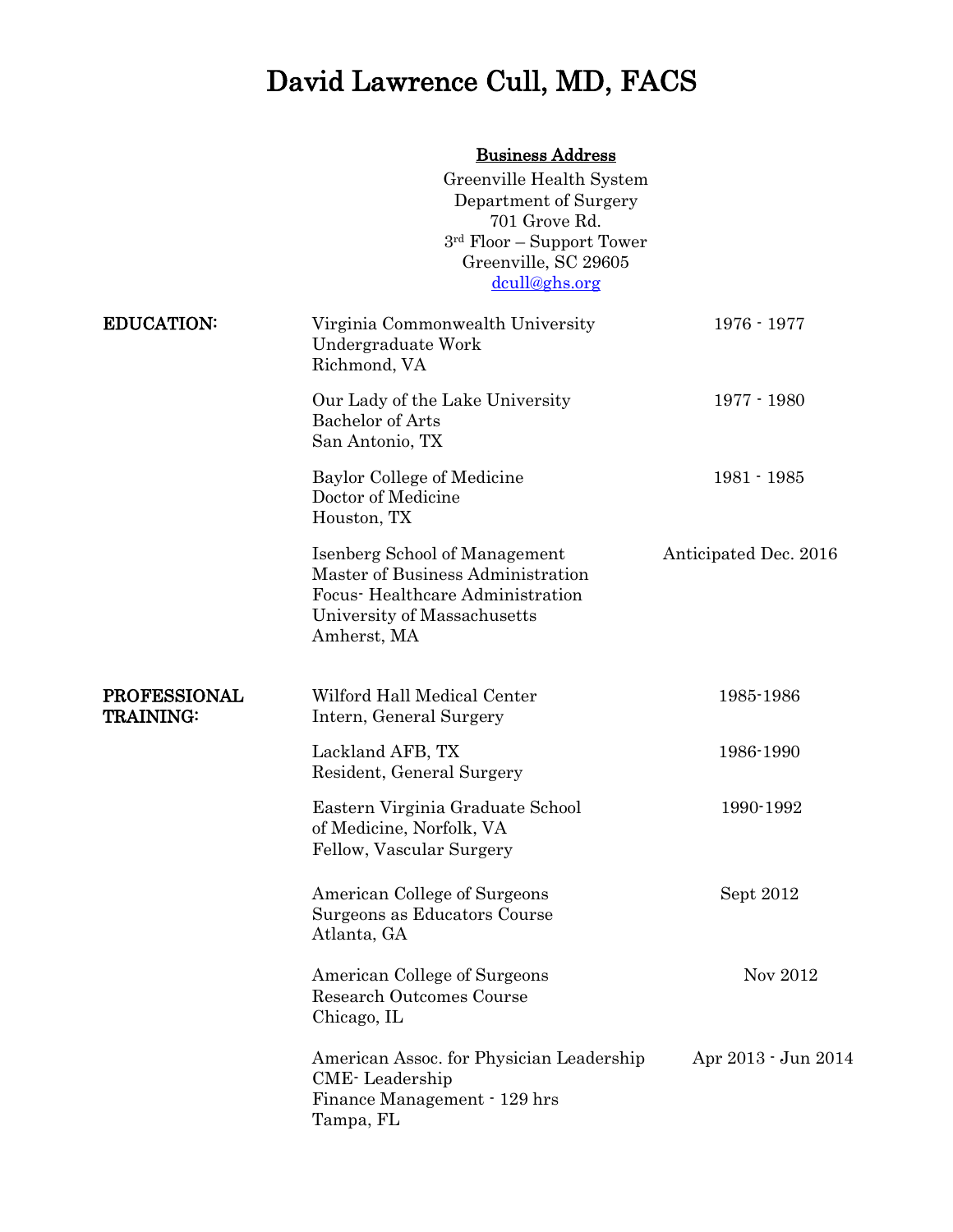| <b>CERTIFICATIONS</b><br>AND LICENSURE  | American Board of Surgery<br>Diplomate $(\#35971)$                                                                                                                                                                                                                                                                                                                                                                                                                                                                  | Certified: Feb. 25, 1991<br>Recertified: Oct. 22, 1999<br>Recertified: Dec. 1, 2009                                                                      |
|-----------------------------------------|---------------------------------------------------------------------------------------------------------------------------------------------------------------------------------------------------------------------------------------------------------------------------------------------------------------------------------------------------------------------------------------------------------------------------------------------------------------------------------------------------------------------|----------------------------------------------------------------------------------------------------------------------------------------------------------|
|                                         | Certificate of Added Qualification<br>in General Vascular Surgery<br>$(\#100440)$                                                                                                                                                                                                                                                                                                                                                                                                                                   | Certified: May 26, 1993<br>Recertified: Oct. 19, 2001<br>Recertified: Sept. 22, 2011                                                                     |
|                                         | American Registry of Diagnostic<br><b>Medical Sonographers</b><br>Registered Vascular Technologist<br>Registered Physician in Vascular Interpretation                                                                                                                                                                                                                                                                                                                                                               | Certified: 1994<br>Certified: 2013                                                                                                                       |
|                                         | American College of Physician Executives<br>Diplomate                                                                                                                                                                                                                                                                                                                                                                                                                                                               | May 2013 - Present                                                                                                                                       |
|                                         | State of South Carolina<br>Licensure                                                                                                                                                                                                                                                                                                                                                                                                                                                                                | License #19244                                                                                                                                           |
| <b>HOSPITAL</b><br><b>APPOINTMENTS:</b> | Greenville Health System<br><b>University Medical Center</b><br>Greenville, SC                                                                                                                                                                                                                                                                                                                                                                                                                                      |                                                                                                                                                          |
|                                         | <b>Attending Vascular Surgeon</b><br>Academic Vice-Chair, Department of Surgery<br>Clinical Practice Value Based Committee Member<br>Interim Chairman, Department of Surgery<br>Research, Vice-Chair, Department of Surgery<br>Chief Editor and Director of Clinical Research<br>Department of Surgery<br>Institutional Animal Care and<br>Use Committee Member<br>Academic Appointment & Promotions<br><b>Committee Member</b><br>Wilford Hall<br><b>USAF Medical Center</b><br>Chief, Section of Vascular Surgery | 1997 - Present<br>2013 - Present<br>2012 - Present<br>$2010 - 2011$<br>$2007 - 2010$<br>$2006 - 2007$<br>$2006 - 2009$<br>$2004 - 2008$<br>$1996 - 1997$ |
| <b>ACADEMIC</b><br><b>APPOINTMENTS:</b> | Lackland AFB, TX<br>Department of Surgery<br><b>Executive Officer</b><br>University of South Carolina School<br>Professor of Surgery (clinical track)<br>School of Medicine-Greenville<br>Greenville, SC                                                                                                                                                                                                                                                                                                            | $1995 - 1997$<br>$2011$ - Present                                                                                                                        |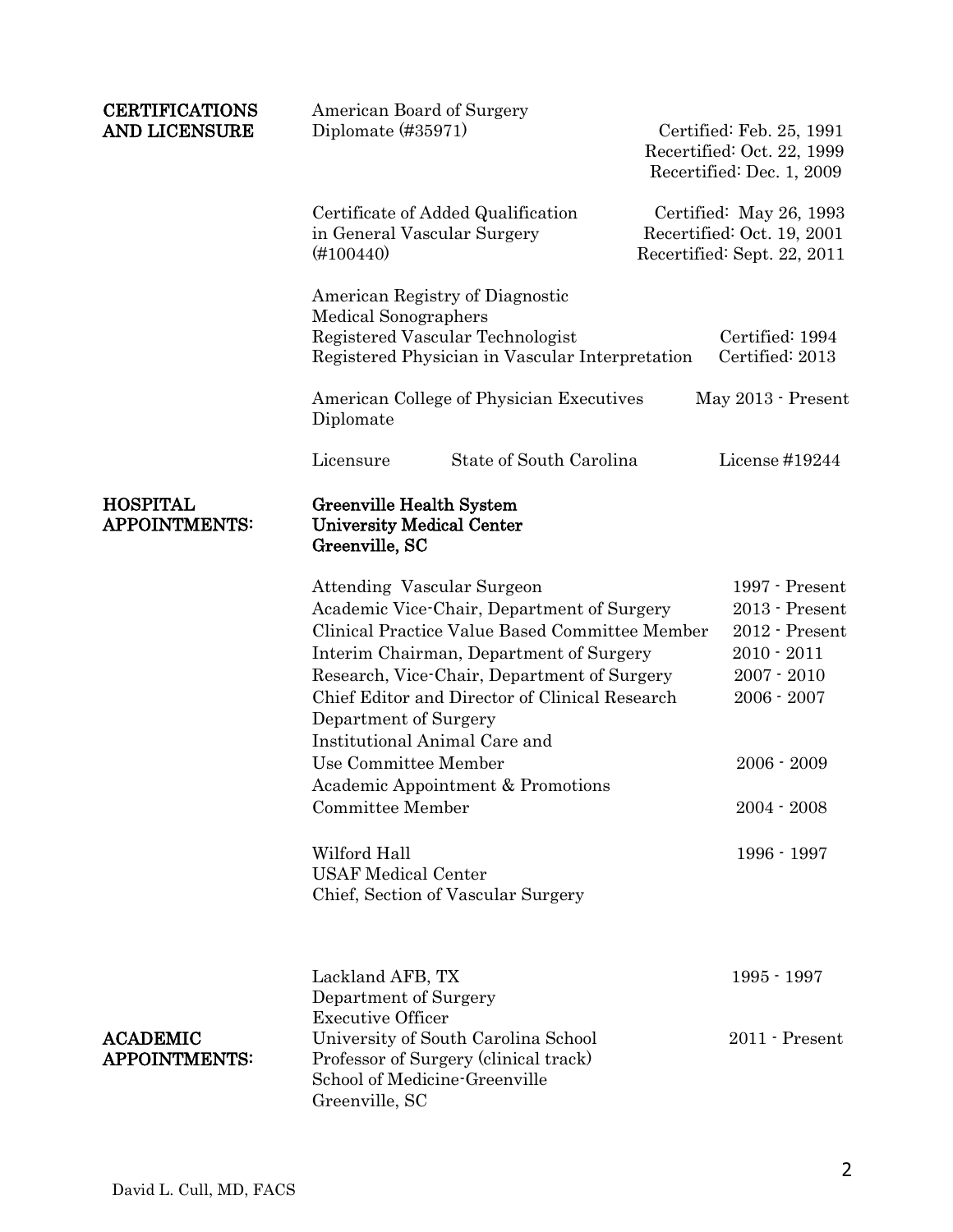|                                                                                     | University of South Carolina<br>School of Medicine<br>Columbia, SC                                                                                               |                                |
|-------------------------------------------------------------------------------------|------------------------------------------------------------------------------------------------------------------------------------------------------------------|--------------------------------|
|                                                                                     | GHS Professor of Clinical Surgery<br>Clinical Associate Professor of Surgery                                                                                     | $2005 - 2011$<br>$1997 - 2004$ |
|                                                                                     | Medical University of South Carolina<br>Charleston, SC<br>Clinical Associate Professor of Surgery                                                                | $1997 - 2006$                  |
|                                                                                     | F. Edward Hebert School of Medicine<br>Uniformed Services University of the<br><b>Health Sciences</b><br>Bethesda, MD<br>Assistant Professor of Surgery          | $1993 - 2005$                  |
|                                                                                     | University of Texas Health Sciences Center<br>San Antonio, TX<br>Clinical Assistant Professor of Surgery                                                         | $1993 - 1997$                  |
|                                                                                     | Eastern Virginia Graduate<br>School of Medicine<br>Norfolk, VA<br>Instructor in Surgery                                                                          | $1990 - 1992$                  |
| <b>OTHER</b><br><b>PROFESSIONAL</b><br><b>POSITIONS AND</b><br><b>APPOINTMENTS:</b> | CreatiVasc Medical LLC<br>Founder, Chief Technical Officer<br>Chair, Board of Trustees                                                                           | 2005 - Present                 |
|                                                                                     | Journal of Vascular Surgery<br>Key Reviewer                                                                                                                      | 2007 - Present                 |
|                                                                                     | Southern Association For Vascular Surgery<br>Continuing Medical Education Committee                                                                              | 2012 - Present                 |
|                                                                                     | FDA Cardiovascular Advisory Panel<br>Circulatory System Devices Advisor                                                                                          | $2007$ - Present               |
|                                                                                     | University of South Carolina<br>School of Medicine                                                                                                               | $2011 - 2012$                  |
|                                                                                     | Columbia, SC<br>Depart of Surgery Chair Search Committee Member<br>American Registry of<br>Diagnostic Medical Sonographers<br>Exam Development Task Force Member | $2002 - 2008$                  |
|                                                                                     | Yearbook of Vascular Surgery<br>Associate Editor                                                                                                                 | 2008                           |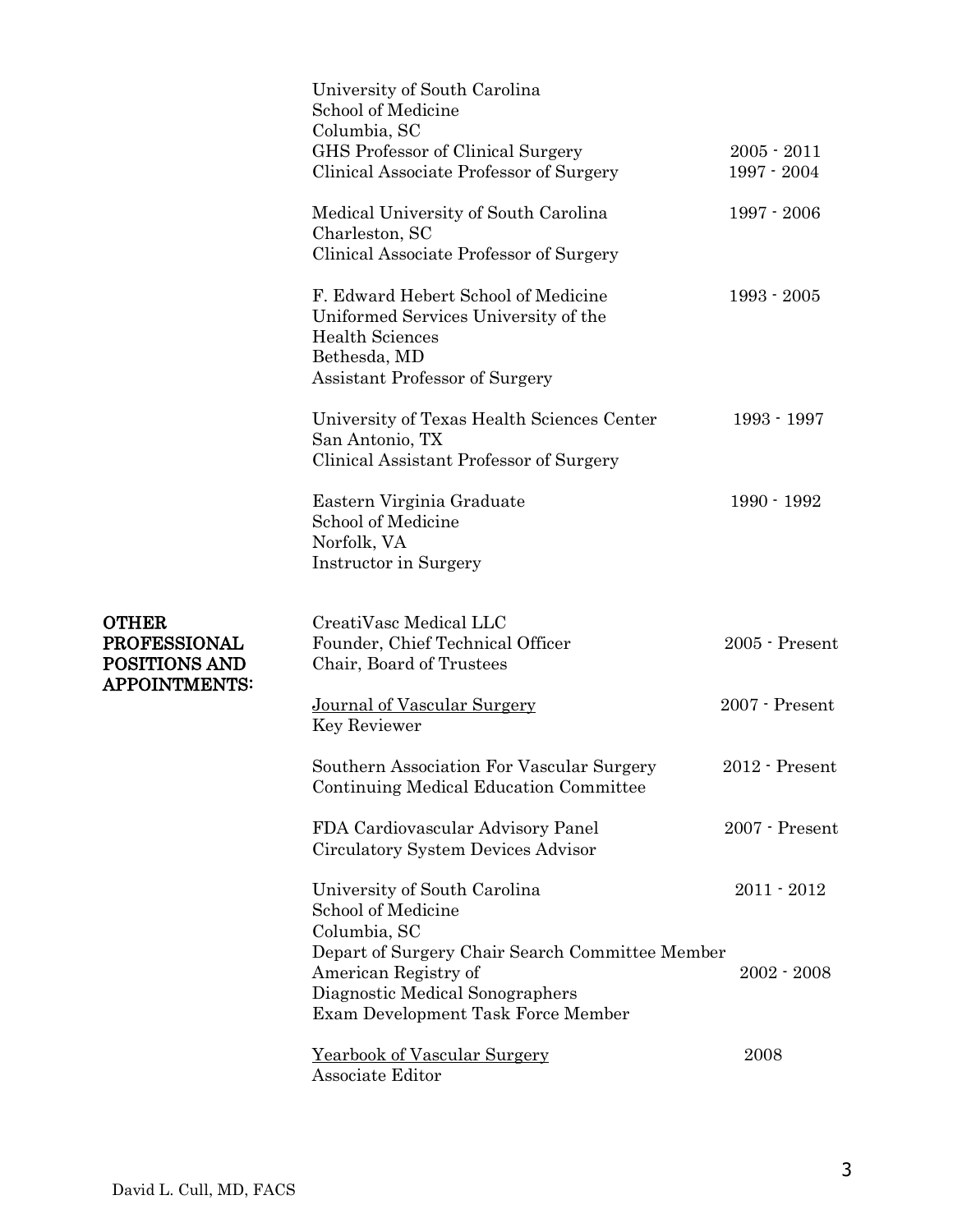|                                     | <b>Board President</b><br><b>Board Member</b>                                   | South Carolina Medical Foundation                                                                  | $2006 - 2008$<br>$2004 - 2008$ |
|-------------------------------------|---------------------------------------------------------------------------------|----------------------------------------------------------------------------------------------------|--------------------------------|
|                                     |                                                                                 | South Carolina Board of Medical Examiners<br>Member, Medical Disciplinary Committee                | $1999 - 2005$                  |
| <b>HONORS AND</b><br><b>AWARDS:</b> | University of South Carolina<br>School of Medicine-Greenville<br>Greenville, SC |                                                                                                    |                                |
|                                     |                                                                                 | Outstanding Surgical Educator Award<br><b>Outstanding Faculty Research Award</b>                   | 2012<br>2011                   |
|                                     | <b>Issued Patents</b><br>Pat. No. 82211,056<br>fistula                          | Devices and methods to facilitate cannulation of an arteriovenous                                  | <b>July 2012</b>               |
|                                     | Pat. No. 8,114,044                                                              | Arteriovenous access valve system and process                                                      | Feb 2012                       |
|                                     | Pat. No. 7,025,741                                                              | Arteriovenous access valve system and process                                                      | Jun 2003                       |
|                                     | Patents Pending                                                                 | Pub.App.No. 20090030498, 20080300528, 20060229548<br>Arteriovenous access valve system and process |                                |
|                                     | InnoVision Technology Award<br>David Cull, Inventor of Device                   | FistulaFinder, CreatiVasc Medical LLC                                                              | 2008                           |
|                                     | Invention of the Year:<br>David Cull, Inventor of Device                        | History Channel/National Inventors Finalist<br>Hemoaccess Valve System Hall of Fame                | 2005                           |
|                                     | Vascular Innovations LLC<br>David Cull, Inventor of Device<br>Company Founder   | InnoVision Technology Development Award                                                            | 2005                           |
|                                     | Greenville Hospital System<br>University Medical Center<br>Greenville, SC       | Outstanding Surgical Educator Award                                                                | 2005                           |
|                                     | U.S. Air Force                                                                  | <b>Commendation Medal</b><br>Distinguished Service Award                                           | 1995<br>1990                   |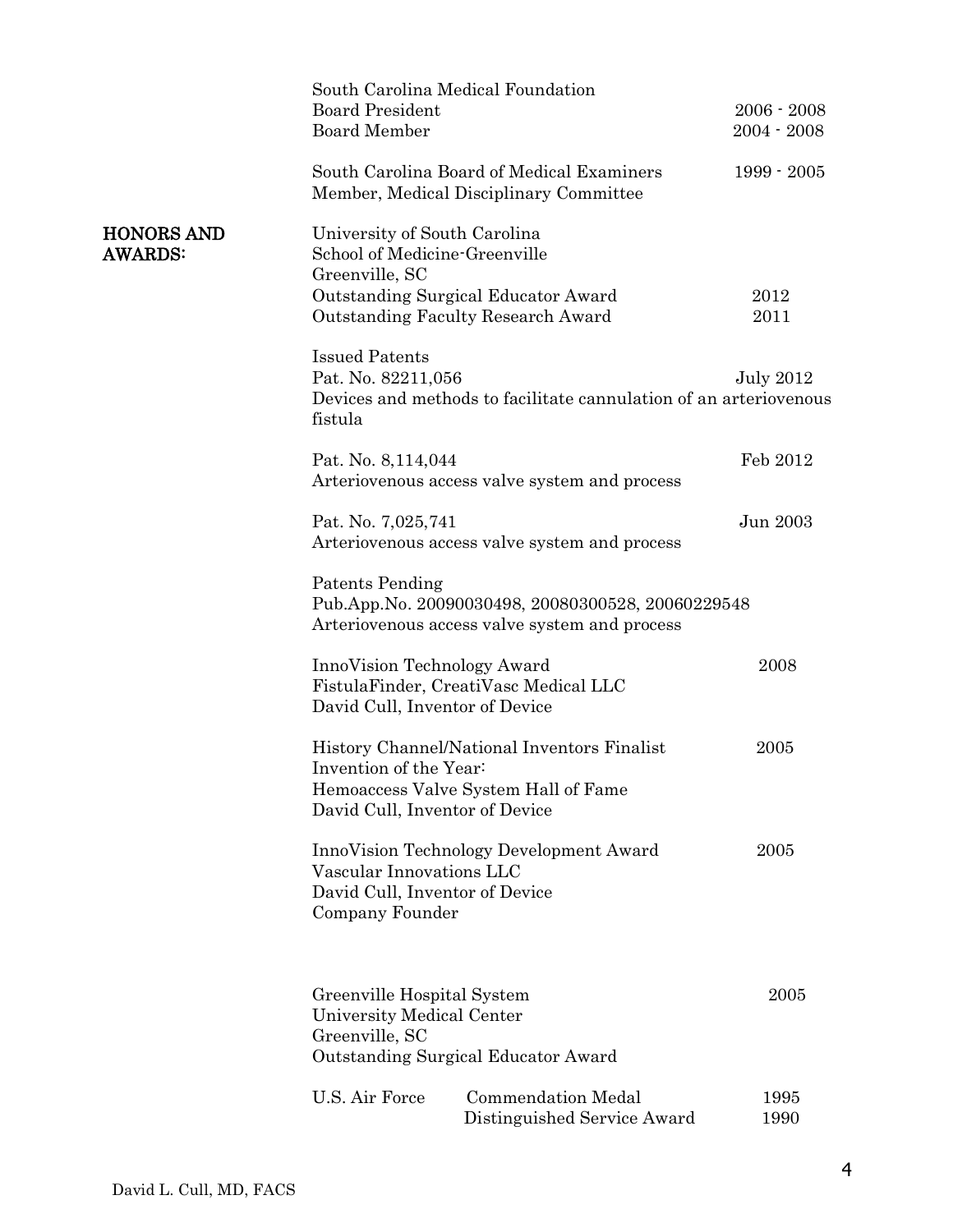|                                          | Joint Military Medical Command<br><b>Best Research Presentation</b><br>Annual Symposium    | 1990          |  |
|------------------------------------------|--------------------------------------------------------------------------------------------|---------------|--|
|                                          | Society of Air Force Clinical Surgeons<br>Surgeon General's Award                          |               |  |
|                                          | Outstanding Presentation in Cardiothoracic Surgery<br>Outstanding Paper in General Surgery | 1990<br>1987  |  |
|                                          | Wilford Hall Medical Center<br>Lackland AFB, TX<br>Chief Resident's "Iron Intern" Award    | 1986          |  |
|                                          | Our Lady of the Lake University<br>San Antonio, TX<br>Honors Graduate                      | 1980          |  |
| <b>MILITARY SERVICE:</b>                 | U.S. Air Force Medical Corps<br>Lieutenant Colonel                                         | $1985 - 1997$ |  |
| <b>PROFESSIONAL</b><br><b>SOCIETIES:</b> | American College of Surgeons, Fellow<br>Southern Association for Vascular Surgery          |               |  |
|                                          | Society for Vascular Surgery, Distinguished Fellow<br>Peripheral Vascular Surgery Society  |               |  |
|                                          | Southeastern Surgical Congress                                                             |               |  |
|                                          | Southern Surgical Association                                                              |               |  |
|                                          | Greenville County Medical Society                                                          |               |  |
|                                          | South Carolina Vascular Surgical Society                                                   |               |  |
|                                          |                                                                                            |               |  |

#### PRESENTATIONS:

- 1. Cull DL. Evaluation of Routine Operative Bile Cultures: a. Society of Air Force Clinical Surgeons, San Antonio, Texas, April, 1987. b. Southern Medical Association, San Antonio, Texas, November, 1987.
- 2. Cull DL. Assessing the Compatibility of Blood and Ringer's Lactate in an Age of Component Transfusional Therapy. Society of Air Force Clinical Surgeons, San Francisco, California, April, 1988.
- 3. Cull DL. The Surgical Complications of Henoch-Schoenlein Purpura: a. Society of Air Force Clinical Surgeons, San Francisco, California, April, 1988. b. Pacific Association of Pediatric Surgeons, Sun River, Oregon, May, 1989.
- 4. Cull DL. Compatibility of Packed Red Blood Cells and Ringer's Lactate. Southwestern Surgical Congress, Monterey, California, April, 1988.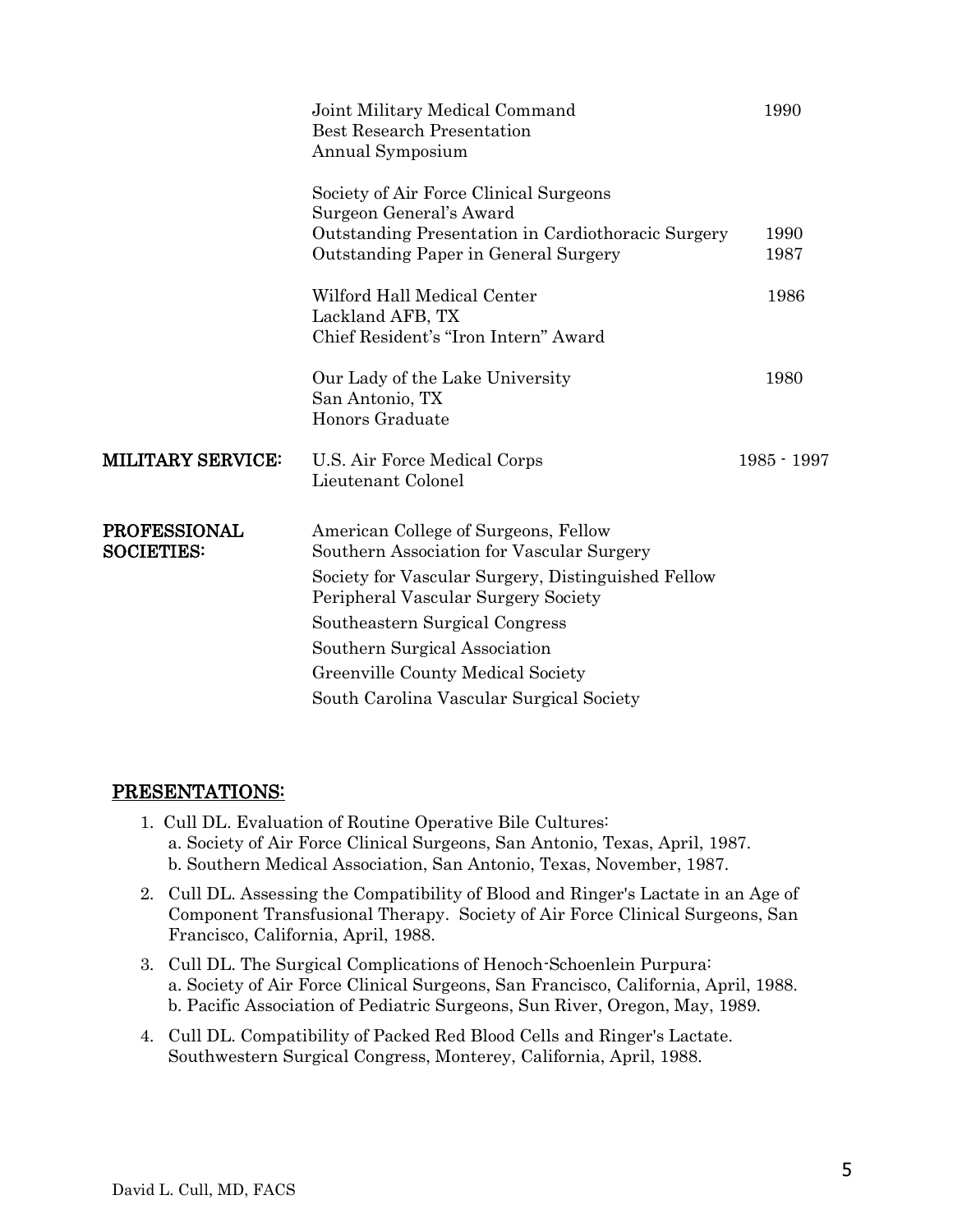- 5. Cull DL. Recurrent Carotid Artery Stenosis in Females:
	- a. San Antonio Vascular Society, San Antonio, Texas, March, 1989.
	- b. Society of Air Force Clinical Surgeons, San Antonio, Texas, April, 1989.
- 6. Cull DL. Tracheal Reconstruction With PTFE Graft in Dogs: a. Presented before Society of Air Force Clinical Surgeons, Washington, D.C, April, 1990.

b. Annual Cardiothoracic Symposium of Uniformed Services University of the Health Sciences, Bethesda, Maryland, June, 1990.

c. Annual Symposium of the Joint Military Medical Command, San Antonio, Texas, May, 1990.

- 7. Cull DL. Comparison of Laser-Assisted Angioplasty and the Kensey Atherectomy Device for Treatment of Femoropopliteal Lesions. Virginia Vascular Society, Hot Springs, Virginia, September, 1990.
- 8. Cull DL. Color Duplex Imaging: Advantages and Applications. Society of Eastern Virginia Vascular Technologists, Norfolk, Virginia, November, 1990.
- 9. Cull DL. Atherectomy and Laser-Assisted Balloon Angioplasty: Boon or Bust? Southern Association for Vascular Surgery, Rancho Mirage, California, January, 1991.
- 10. Cull DL. Thoracic Aortic Ectasia in a Patient With Takayasu's Disease. Society of Clinical Vascular Surgeons, Kauai, Hawaii, April, 1991.
- 11. Cull DL. Intraoperative Assessment of Infrainguinal Arterial Reconstruction With Duplex Scanning. Society of Military Vascular Surgeons, Washington, D.C, December, 1992.
- 12. Cull DL. Abdominal Vascular Trauma. Trauma Refresher and Critical Care Course for Surgeons, San Antonio, Texas, July, 1994.
- 13. Cull DL. Diagnosis and Management of Arterial Foot Ulcers. Symposium on the Management of Leg Ulcers, San Antonio, Texas, October, 1994.
- 14. Cull DL. Spontaneous Superior Mesenteric Venous Thrombosis: A Case Report and Review of the Literature. San Antonio Vascular Surgery Society, San Antonio, Texas, November, 1994.
- 15. Cull DL. Infrainguinal Arterial Graft Surveillance: Why? How? and How Often? Society of Vascular Technology, San Antonio, Texas, June, 1995.
- 16. Cull DL. Vascular Exposure: Neck and Extremity. Trauma Refresher and Critical Care Course for Surgeons, San Antonio, Texas, July, 1995.
- 17. Cull DL. Cases of Self-Mutilation During Operation Sea Signal: A Humanitarian Mission? Society of Air Force Clinical Surgeons, San Antonio, Texas, April, 1996.
- 18. Cull DL. Current Management of Arterial Aneurysms, Second Annual Vascular Surgery Symposium, Greenville, South Carolina, May 30, 1997.
- 19. Cull DL. The Changing Practice of Vascular Surgery, South Carolina Chapter, American College of Surgeons, Charleston, South Carolina, January 24, 1998.
- 20. Cull DL, Hansen JC, Taylor SM, Langan EM, Snyder BA, Coffey CB. "Internal Carotid Artery Patency Following Common Carotid Artery Occlusion: Management of the Asymptomatic Patient." 23rd Annual Spring Meeting Peripheral Vascular Surgery Society, San Diego, California, June 6, 1998.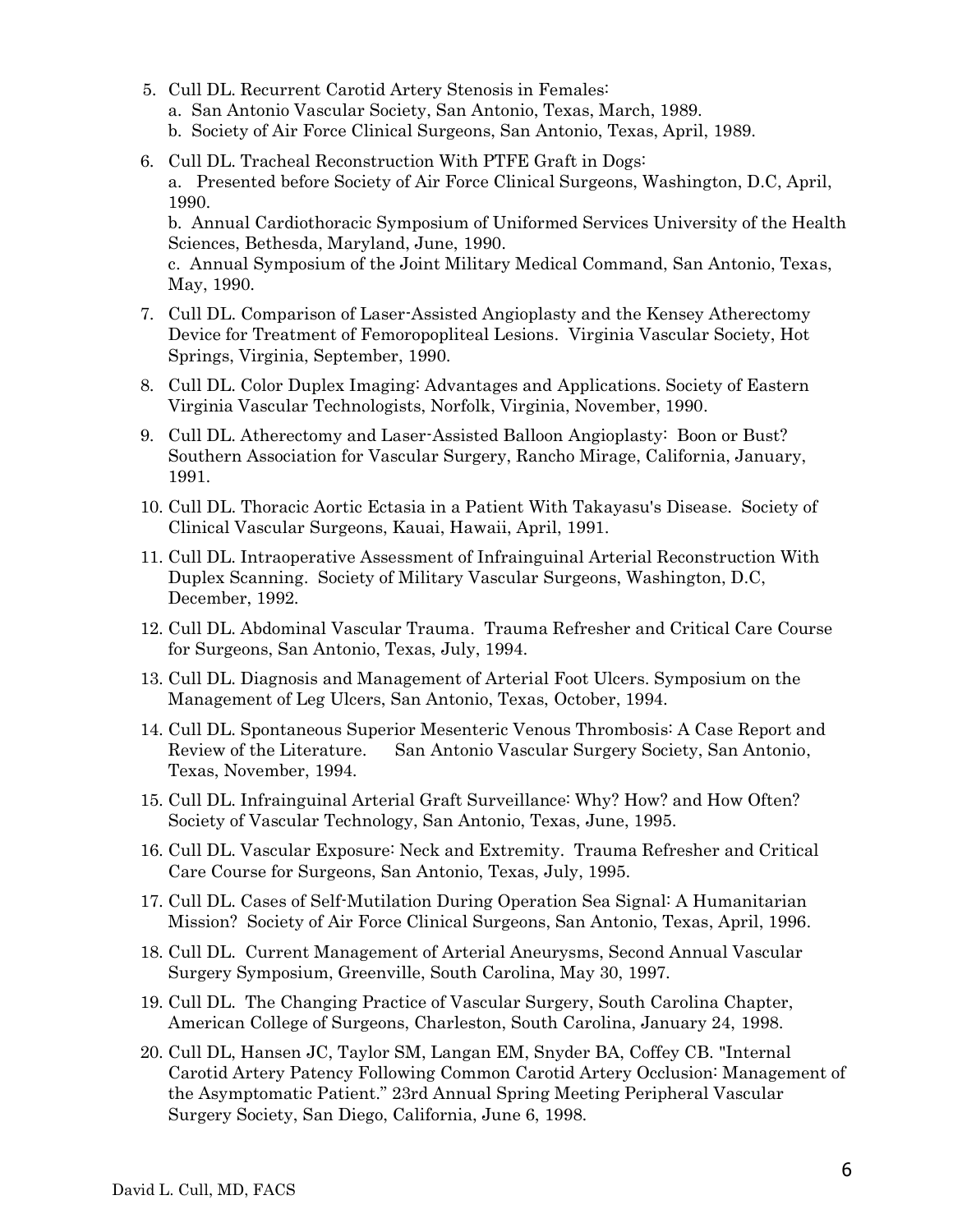- 21. Cull DL. "Venous Disease: DVT, Varicose Veins and Venous Insufficiency The Swollen Leg." Third Annual Vascular Symposium, Greenville South Carolina, October 23, 1998.
- 22. Cull DL, Taylor SM, Russell HE, Langan EM, Snyder BA, Sullivan TM. "The Impact of a Community-Wide Vascular Access Program on the Management of Graft Thrombosis in a Dialysis Population of 495 Patients", 27th Annual Symposium on Vascular Surgery, Society for Clinical Vascular Surgery, Orlando, Florida, March 24- 28, 1999.
- 23. Cull DL, Taylor SM, Hamontree SE, Langan EM, Snyder BA, Sullivan TM. A Reappraisal of the Through Knee Amputation in the Patient With Peripheral Vascular Disease. Southern Association for Vascular Surgery, January, 2000.
- 24. Cull DL. Surgery in the Medical Mission Field. South Carolina Chapter American College of Surgeons, Columbia, South Carolina, February, 2000.
- 25. Cull DL. Vascular Access: The Achilles Heel of Hemodialysis: a. 152nd Annual Meeting and Scientific Assembly of the South Carolina Medical Association, Charleston, South Carolina, April, 2000; b. 8th Annual J.D. Ashmore Lectureship, Greenville, South Carolina, June 2000; c. Fourth Annual Vascular Surgery Symposium, Greenville, South Carolina, October 2000.
- 26. Cull DL, Taylor SM, Carsten CG, Youkey JR, Snyder BA, Sullivan TM, Langan EM. The Fistula Elevation Procedure: A Valuable Technique for Maximizing Arteriovenous Fistula Utilization. 26th Annual Spring Meeting Peripheral Vascular Surgery Society Meeting, Baltimore, Maryland, June 9, 2001.
- 27. Cull DL. Principles of Hemodialysis Access. Annual National Kidney Foundation Symposium, Greenville, South Carolina, October 11, 2001.
- 28. \*Bolton WD, Cull DL, Taylor SM, Langan EM, Sullivan TM, Snyder BA, Youkey JR, Gray BH, Carsten CG. The Use of Cryopreserved Femoral Vein Grafts for Hemodialysis Access in Patients at High Risk for Infection: A Word of Caution. Southern Association for Vascular Surgery, Miami Beach, Florida, Jan. 16-19, 2002.
- 29.Cull DL. Useful Techniques to Increase Natural Fistula Creation. Second Annual General Surgery Update, University of South Carolina School of Medicine, Columbia, South Carolina, June 6, 2002.
- 30.Cull DL. Management of Complicated Vascular Access Problems. Second Annual General Surgery Update, University of South Carolina School of Medicine, Columbia, South Carolina, June 6, 2002.
- 31.Cull DL. The Amazing Life and Career of Alexis Carrel. First Joint Meeting of the South Carolina Surgical Society and the South Carolina Chapter of the American College of Surgeons, Sea Island, Georgia, June 27-29, 2002.
- 32.Cull DL. The Diabetic Foot: Management and Treatment. 6th Annual Vascular Symposium, Greenville Memorial Medical Center, Greenville, SC, Oct. 11, 2002.
- 33. \*Patel AP, Cull DL, Taylor SM, Langan EM, Snyder BA, Sullivan TM, Youkey JR, Carsten CG. The Chest Wall Arterio-Venous Graft: An Alternative Tertiary Access Procedure. 96th Annual Scientific Assembly of the Southern Medical Association, Washington, DC, Nov. 13-16, 2002.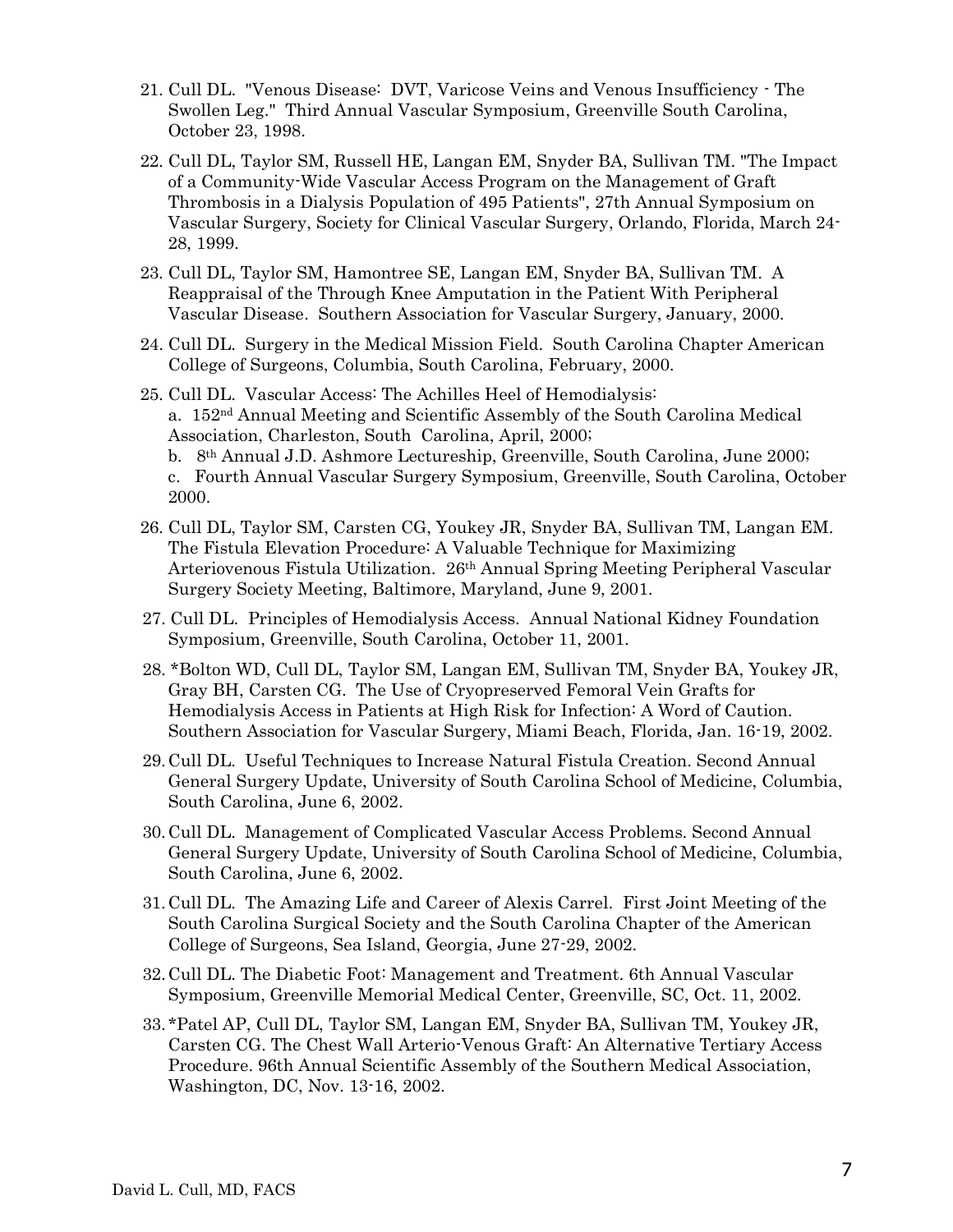- 34.Cull JD, Cull DL, Taylor SM, Youkey JR, Snyder BA, Langan EM III, Blackhurst DW. Prosthetic Thigh Arteriovenous Access: Outcome Using the SVS/AAVS Reporting Standards. SVS/AAVS Annual Meeting, Chicago, IL, June 8-11, 2003.
- 35. \*Patel AP, Langan EM III, Sullivan TM, Gray BH, Taylor SM, Carsten CG III, Cull DL, Snyder BA, Youkey JR. A Comparison of Standard Open Surgical Repair and Endovascular Repair of Abdominal Aortic Aneurysms in Octogenarians. The Southeastern Surgical Congress Annual Scientific Meeting, Savannah, GA, Feb. 9-11, 2003.
- 36.Cull DL. Dialysis Access Algorithm How to Manage These Patients. Greenville Hospital System Cardiovascular Symposium, Embassy Suites Hotel, Greenville, South Carolina, October 10, 2003.
- 37.Cull DL. Interpretation of Carotid Imaging. Second Annual Cardiovascular Symposium - Greenville Hospital System. Greenville, SC, February 17-18, 2005.
- 38.Cull DL. Controversies in Vascular Access. Orangeburg County Medical Society, Orangeburg, SC, Aug. 9, 2005.
- 39. \*Scott JD, Cull DL, Kalbaugh CA, Carsten III CG, Blackhurst DW, Taylor SM, Snyder BA, Jackson MR, York JW, Langan EM III. The Mid-Thigh Loop Arteriovenous Graft: Patient Selection, Technique and Results. Southeastern Surgical Congress, Lake Buena Vista, FL, Feb. 18-21, 2006 (poster session).
- 40. \*Palmer RM, Cull DL, Kalbaugh CA, Carsten III CG, Snyder BA, Jackson MR, York JW, Langan EM III, Blackhurst DW, Taylor SM. Is Surgical Thrombectomy to Salvage Failed Native Arteriovenous Fistulae Worthwhile? Southeastern Surgical Congress, Lake Buena Vista, FL, Feb. 18-21, 2006 (poster session).
- 41. \*Jones WM, Cull DL, Kalbaugh CA, Cass AL, Taylor SM. Surgical Revascularization in Patients with End-Stage Renal Disease: A New Paradigm in Outcomes Assessment. Southeastern Surgical Congress, Savannah, GA, Feb. 9-13, 2007.
- 42. \*Kendall TW, Cull DL, Kalbaugh CA, Cass AL, Taylor SM, Carsten CG III. The Axillo-Axillary Arteriovenous Graft: Technique and Outcomes in the Obese Patient. The Society for Clinical Vascular Surgery 35th Annual Symposium, Orlando, FL, Mar. 21-24, 2007.
- 43. \*Bronder CM, Cull DL, Kuper SG, Kalbaugh CA, Cass AL, Carsten CG III, York JW, Youkey JR, Taylor SM. The Fistula Elevation Procedure as an Adjunct for AV Fistulae Maturation: Experience with 295 Consecutive Cases. Southern Surgical Association, Hot Springs, VA, Dec. 2-5, 2007.
- 44. \*Morse BC, Cull DL, Kalbaugh CA, Cass AL, Carsten CG III, Taylor SM. Through-Knee Amputation in Patients with Peripheral Arterial Disease: A Review of 50 Cases. Southern Association for Vascular Surgery, Naples, FL, Jan. 16-19, 2008.
- 45.Cull DL, Carsten CG III, Kalbaugh CA, York JW, Campbell TR, Cass AL, Taylor SM. Reverse J A-V Grafts for Hemodialysis Access: Rationale, Technique and Outcomes. Southeastern Surgical Congress, Birmingham, AL, Feb. 9-12, 2008.
- 46.Cull DL. Complex Vascular Accesses: Which One is Worth Considering When all Others are Exhausted? Vascular Annual Meeting (Society for Vascular Surgery). San Diego, CA, June 4-8, 2008.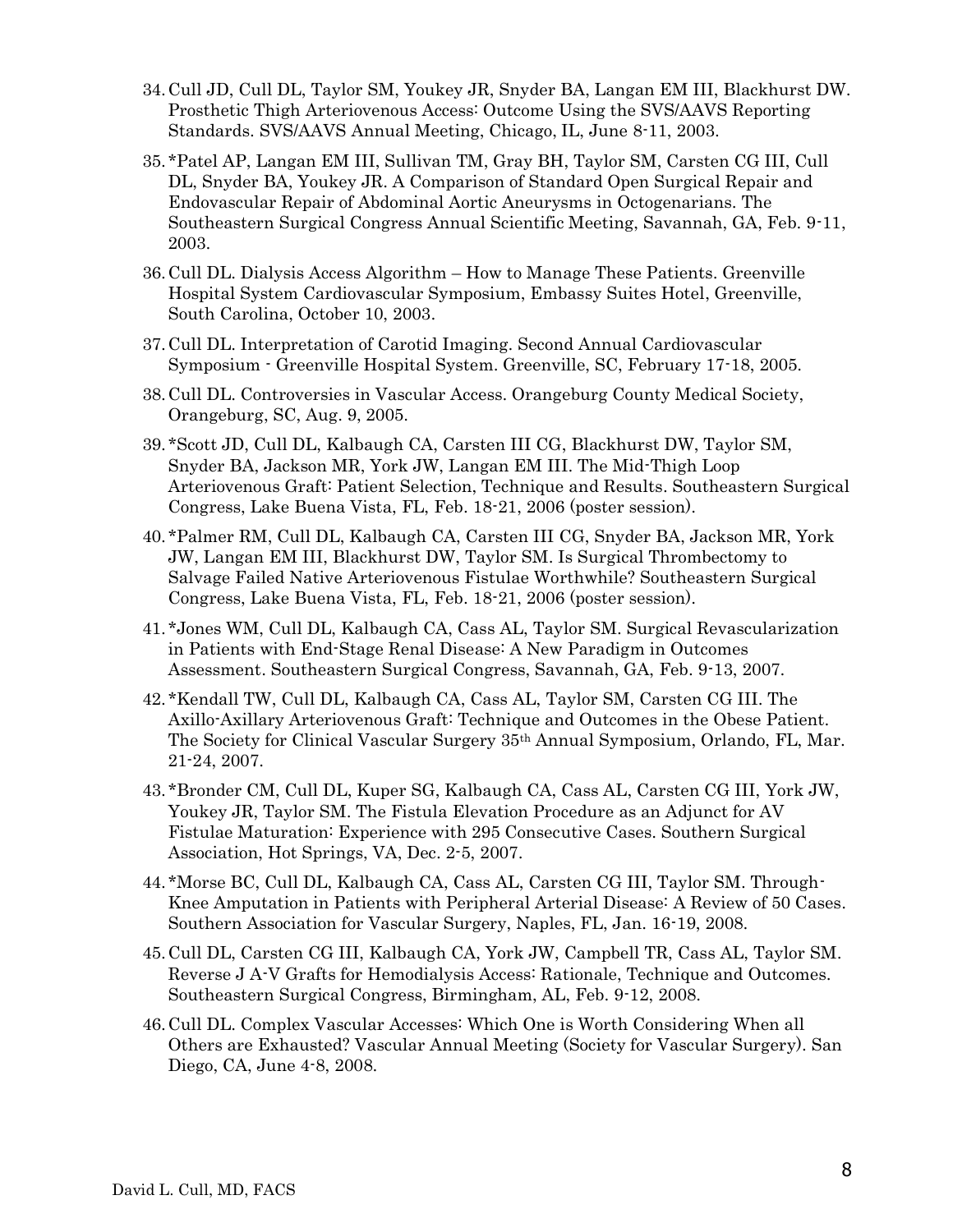- 47.Cull DL. Complex Vascular Accesses: Which One is Worth Considering When All Others Are Exhausted? American College of Surgeons 94th Annual Clinical Congress, Oct. 12-16, 2008.
- 48. \*Webb KM, Cull DL, Carsten CG III, Johnson BL, Taylor SM. Outcome of the Viabahn Endoprosthesis to Salvage Failed Arteriovenous Accesses. Peripheral Vascular Surgery Society, Steamboat Springs, CO, Jan. 30-Feb. 1, 2009.
- 49.Cull DL. Has the Shift from Open Surgery to Endovascular Techniques for the Treatment of Critical Limb Ischemia Resulted in Improved Outcomes?: A Population-Based Study. Seventeenth Annual JD Ashmore Lectureship, Greenville Memorial Hospital, Greenville, SC, June 19, 2009.
- 50.Cull DL, Langan EM III, Johnson BL, Taylor SM, Gray BH. Has The Shift From Open Surgery to Endovascular Techniques For the Treatment of Critical Limb Ischemia Resulted in Lower Amputation Rates? A Population-Based Study. Southern Surgical Association, Hot Springs, VA, Nov. 29-Dec. 2, 2009.
- 51.Cull DL. The Truth About AV Access Evidence Based Data. The 5th Annual Sanctuary of Endovascular Therapy, Kiawah Island, SC, Feb. 18-20, 2010.
- 52.Cull DL. Dialysis Access Overview Where are we Going? The 5th Annual Sanctuary of Endovascular Therapy, Kiawah Island, SC, Feb. 18-20, 2010.
- 53.Cull DL. Salvage Strategies for Thrombosed Prosthetic and Autogenous Access. Vascular Annual Meeting – Society for Vascular Surgery, Boston, MA, June 9-13, 2010.
- 54.Cull DL. A "How to Guide" to Medical Device Invention and Development. Grand Rounds Speaker. Department of Surgery, Brooke Army Medical Center, San Antonio, TX, Sept 30, 2010.
- 55.Cull DL. Complex Access Procedures and Operations to Salvage Failing Fistulas. Featured Speaker. Annual Meeting- Texas Vascular Surgery Society, San Antonio, TX, Oct 1, 2010.
- 56.Cull DL. What's New in Angioaccess for Hemodialysis. Fall Meeting- American College of Surgeons, San Francisco, CA, Oct, 2011.
- 57.Cull DL. An On-Off Switch for AV Grafts. Controversies in Dialysis Access, Washington DC, Oct, 2011.
- 58. \*Washer JD, Cull DL. Salvaging Thrombosed Autogenous Access With Surgical Thrombectomy: Description of a Simple Technique and its Outcomes. Peripheral Vascular Surgery Society 22nd Annual Winter Meeting, Vail CO, Jan 28, 2012.
- 59.Cull DL. The Impact of a Vascular Surgery Hospitalist Program on Physician and Patient Satisfaction, Resident Education, and Resource Utilization. Annual Meeting-South Carolina Vascular Surgery Society, Myrtle Beach SC, July 2012.
- 60. \*Iglesias RC, Cull DL. The Management of Dysfunctional Prosthetic Arteriovenous Accesses By Interventional Nephrologists and Surgeons: A Comparison of Outcomes. Annual Meeting- Vascular Access Society of America, Miami FL, May 2012.
- 61. Cull DL. Vascular Access in the Obese Patient.: A Practical Guide. Annual Meeting-Vascular Access Society of America, Miami FL, May 2012.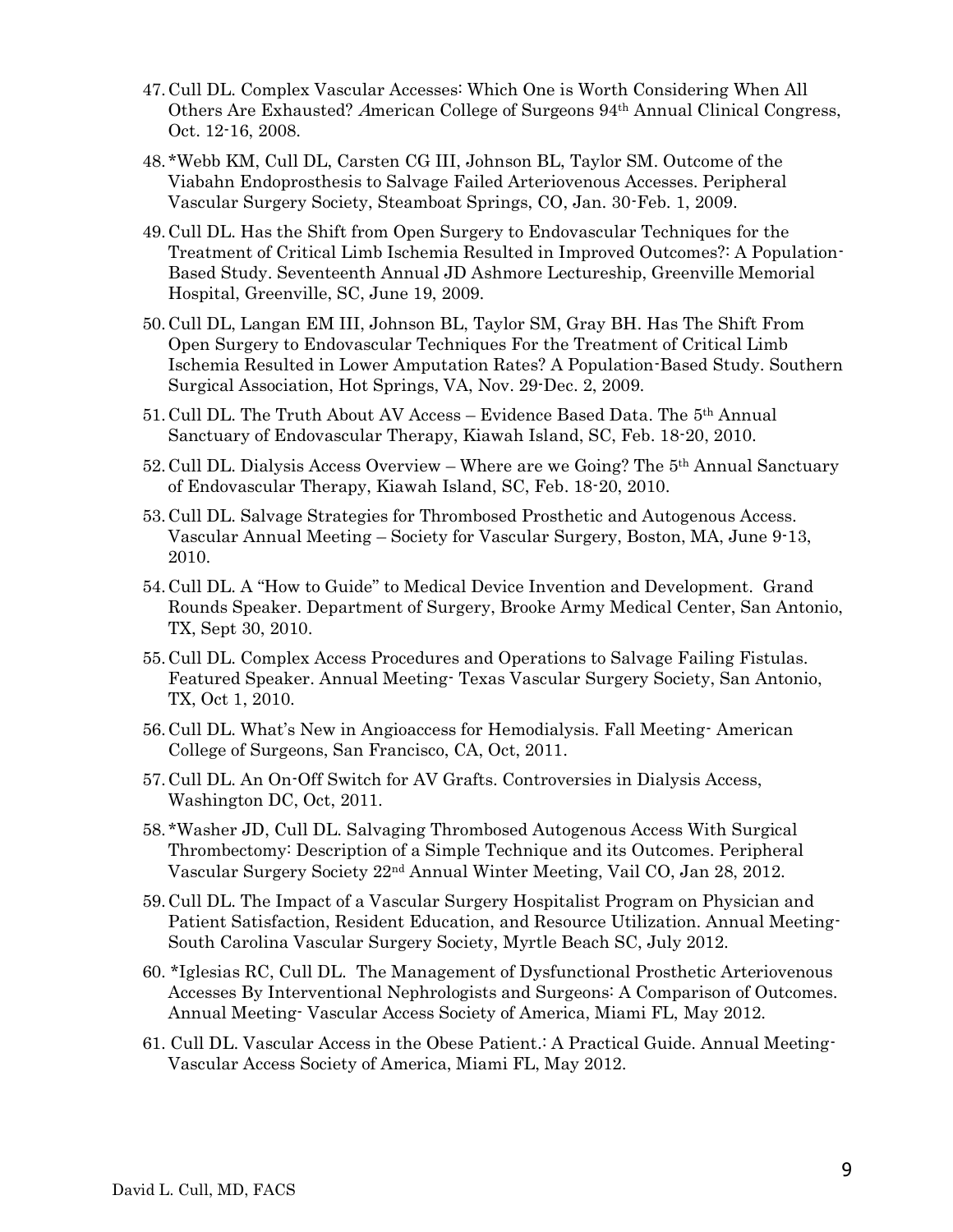- 62.Cull DL. Vascular Access in the Obese Patient: A Practical Guide. 39th Annual Symposium on Vascular and Endovascular Issues (Veith Symposium), New York NY, Nov 2012.
- 63. Cull DL. Comparison of AV Fistula and Grafts in Patients With Favorable Vascular Anatomy and Equivalent Access to Health Care: Is a Reappraisal of the Fistula First Program Needed? Annual Meeting- Southern Surgical Association, Palm Beach FL, Dec 2012.
- 64. Cull DL. The Impact of a Vascular Surgery Hospitalist Program on Physician and Patient Satisfaction, Resident Education, and Resource Utilization. Annual Meeting-Society For Clinical Vascular Surgery, Miami Beach FL, Mar 2013.
- 65. Claudeanos KT, Cull DL, Keahy G, Hudgins J, Carsten CG III. Fistulas in Octogenarians: Are They Beneficial? Peripheral Vascular Surgery Society, Steamboat Springs, CO, Jan 2014.
- 66. Cull DL. Mythbuster Part-1: Are Grafts as "Bad" as We Think? Vascular Access Society of the Americas, Dallas, TX, May 2014.
- 67. \*Gucwa AL, Cull DL. Description and Outcomes of a Simple Technique For Treating Arteriovenous Fistula Pseudoaneurysms. Vascular Society of the Americas, Dallas, TX, May 2014.
- 68. Cull DL. Manos G, Hartley M, Taylor SM, Langan EM, Eidt JF, Johnson B. Prospective Analysis of Wound Characteristics and Degree of Ischemia on Wound Healing and Limb Salvage: An Early Validation of the Society for Vascular Surgery Lower Extremity Treatened Limb Classification System. Society for Vascular Surgery, Boston, MA, June, 2014.

\*Resident/Fellows mentored by DL Cull

#### PUBLICATIONS:

- 1. Cull DL, Beck DE. Routine bile cultures during elective cholecystectomy. South Med J 1988; 81: 1358-9.
- 2. Cull DL, Rosario V, Lally KP, et al. Surgical implications of Henoch-Schoenlein purpura. J Pediat Surg 1990; 25: 741-3.
- 3. Cull DL, Lally KP, Mair E, et al. Tracheal reconstruction with polytetrafluoroethylene graft in dogs. Ann Thor Surg 1990; 50:899-901.
- 4. Cull DL, Lally KP, Murphy KD. Compatibility of packed erythrocytes and Ringer's lactate solution. Surg, Gyn & Obstet. 1991, 173: 9-12.
- 5. Cull DL, Feinberg RL, Wheeler JR, et al. Experience with laser-assisted balloon angioplasty and a rotary angioplasty instrument: Lessons learned. J Vasc Surg. 1991; 14: 332-9.
- 6. Cull DL, Wheeler JR, Gregory RT, et al. The vena tech filter: Evaluation of a new inferior vena cava interruption device. J Cardiovasc Surg. 1991; 32: 691-6.
- 7. Cull DL, Parent EN, Wheeler JR, et al. Thoracic aortic ectasia in a patient with Takayasu's disease. Ann Vasc Surg 1991; 5:470-2.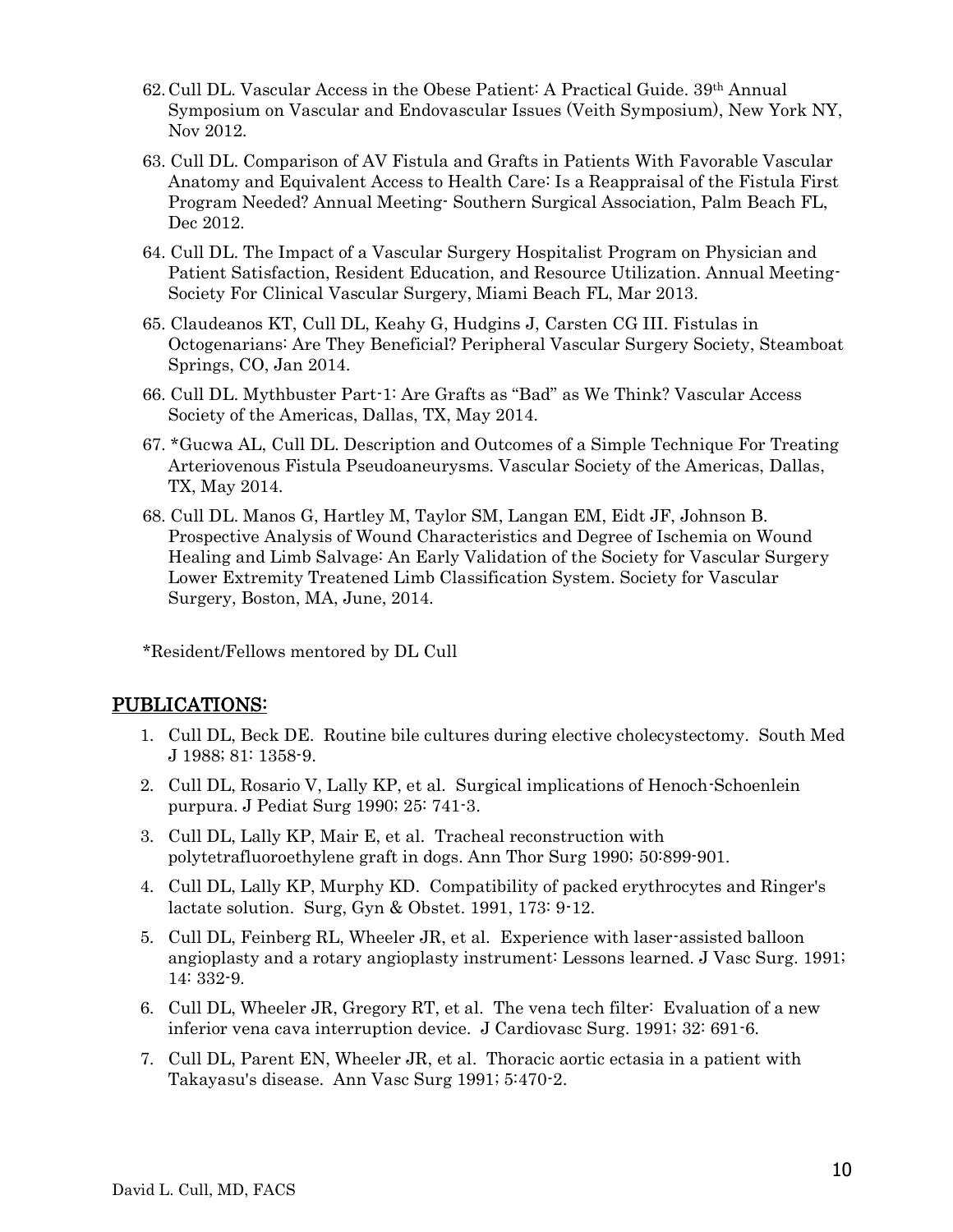- 8. Cull DL, Gregory RT, Wheeler JR, et al. Duplex scanning for the intraoperative assessment of infrainguinal arterial reconstruction: A useful tool? Ann Vasc Surg 1992; 6: 20-4.
- 9. Cull DL, Winter RP, Wheeler JR, et al. Mycotic aneurysm of the suprarenal abdominal aorta. J Cardiovasc Surg. 1992; 33: 181-4.
- 10. Blacksher B, Sorrell KA, Cull DL. Diagnosis of postnephrectomy renal arteriovenous fistula with color flow duplex ultrasonography and evaluation of postembolization hemodynamics. J Vasc Technol 1993; 17:39-43.
- 11. Hagino RT, Fujitani RM, Dawson DL, Cull DL, Buehrer JL, Taylor SM, Mills JL: Does infragenicular arterial runoff predict success of popliteal artery aneurysmorrhaphy? Am J Surg 1994;168: 652-6.
- 12. Fujitani RM, Mills JL, Dawson DL, Taylor SM, Buehrer JL, Cull DL: Functional durability of secondary operations for intrinsic infrainguinal reversed vein graft failure: An analysis of prophylactic reintervention. Cardiovasc Surg. 1994; 2(5): 653- 4.
- 13. Andrews TM, Cull DL, Pelton JJ. Epidemic malingering among Cuban refugees in Guantanomo Bay, Cuba. N Engl J Med 1997;336:1251-3.
- 14. Taylor SM, Langan EM, Snyder BA, Cull DL, Sullivan TM. Concomitant Renal Revascularization with Aortic Surgery: Are the Risks of Combined Procedures Justified? Am Surg; 66(8):768-772, 2000.
- 15. Thomas TA, Taylor SM, Crane MM, Cornett WR, Langan EM, Snyder BA, Cull DL. An Analysis of Limb-threatening Lower Extremity Wound Complications After 1090 Consecutive Coronary Artery Bypass Procedures. Vasc Med 1999; 4:83-88.
- 16. Taylor SM, Langan EM, Snyder BA, Cull DL. Nonendarterectomy procedures of the carotid artery: A five-year review. Am Surg; 65(4): 323-327, 1999.
- 17. Cull DL, Hansen JC, Taylor SM, Langan EM III, Snyder BA, Coffey CB. Internal carotid artery patency following common carotid artery occlusion: management of the asymptomatic patient. Ann Vasc Surg 1999;13:73-6.
- 18. Cull DL, Taylor SM, Russell HE, Langan EM, Snyder BA, Sullivan TM. The impact of a community wide vascular access program on the management of graft thrombosis in a dialysis population of 495 patients. Am J Surg; 178(2):113-6, 1999.
- 19. Schwab DP, Taylor SM, Cull DL, Langan EM, Snyder BA, Sullivan TM, Youkey JR. Isolated arteriovenous dialysis access graft segment infection: The results of segmental bypass and partial graft excision. Ann Vasc Surg;14:63-66, 2000.
- 20. Sackett WR, Taylor SM, Coffey CV, Viers KD, Langan EM, Cull DL, Snyder BA, Sullivan TM. Ultrasound-guided thrombin injection of iatrogenic femoral pseudoaneurysms: a prospective analysis. Am Surg. (66): 937-942, 2000.
- 21. Cull DL, Taylor SM, Hamontree SE, Langan EM, Snyder BA, Sullivan TM, Youkey JR. A Reappraisal of a Modified Through-Knee Amputation in Patients with Peripheral Vascular Disease. Am J Surg July 2001; 182(1): 44-8.
- 22. Cull DL, Taylor SM, Carsten CG, Youkey JR, Snyder BA, Sullivan TM, Langan EM. The Fistula Evaluation Procedure: A Valuable Technique for Maximizing Arteriovenous Fistula Utilization. Ann Vasc Surg January 2002; 16: 84-8.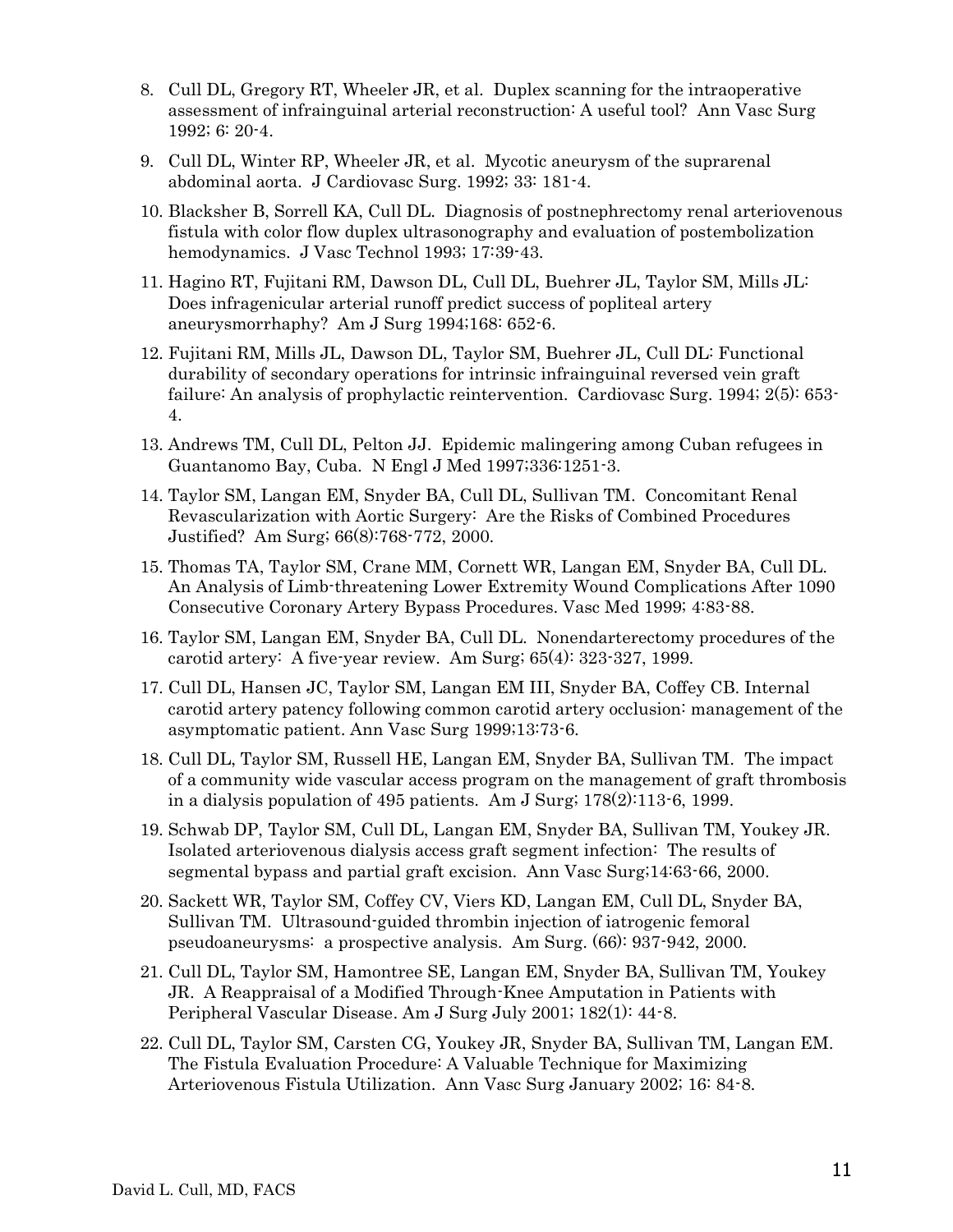- 23. Langan EM, Coffey CG, Taylor SM, Snyder BA, Sullivan TM, Cull DL, Youkey JR, Gray BH. The Impact of the Development of a Program to Reduce Urgent (Off-Hours) Venous Duplex Ultrasound Scan Studies. Ann Vasc Surg July 2002; 36:132-36.
- 24. Sullivan TM, Ainsworth SD, Langan EM, Taylor SM, Snyder BA, Cull DL, Youkey JR, LaBerge M. Effect of Endovascular Stent Strut Geometry on Vascular Injury, Myointimal Hyperplasia, and Restenosis. Ann Vasc Surg July 2002: 36:143-49.
- 25. Patel AP, Taylor SM, Langan EM III, Snyder BA, Cull DL, Sullivan TM, Youkey JR, Gray BH, Carsten CG III. Obturator Bypass: A Classic Approach for the Treatment of Contemporary Groin Infection. Am Surg August 2002; 68 (8): 653-9.
- 26. Sullivan TM, Taylor SM, Blackhurst DW, Langan EM III, Cull DL, Carsten CG III, Gray BH, Snyder BA, Youkey JR. Has Endovascular Surgery Reduced the Number of Open Vascular Operations Performed by an Established Surgical Practice? J Vasc Surg September 2002; 36 (3): 514-9.
- 27. \*Bolton WD, Cull DL, Taylor SM, Carsten CG III, Snyder BA, Sullivan TM, Youkey JR, Langan EM III, Gray BH. The Use of Cryopreserved Femoral Vein Grafts for Hemodialysis Access in Patients at High Risk for Infection: A Word of Caution. J Vasc Surg September 2002; 36 (3): 464-8.
- 28. Mackrell PJ, Langan EM III, Sullivan TM, Gray BH, Taylor SM, Cull DL, Snyder BA, Youkey JR, Carsten CG III. Management of Renal Artery Stenosis: Effects of a Shift from Surgical to Percutaneous Therapy on Indications and Outcomes. Ann Vasc Surg February 2003; 17: 54-9.
- 29. Taylor SM, Kalbaugh CA, Gray BH, Mackrell PJ, Langan EM III, Cull DL, Snyder BA, Carsten CG III, Stanbro MD, Youkey JR. The LEGS Score: A Proposed Scoring System to Direct Treatment of Chronic Lower Extremity Ischemia. Ann Surg June 2003;237:812-9.
- 30. Mackrell PJ, Kalbaugh CA, Langan EM III, Taylor SM, Gray BH, Carsten CG III, Sullivan TM, Snyder BA, Cull DL, Youkey JR. Can the Perclose Suture Mediated Closure System be Used Safely in Patients Undergoing Diagnostic and Therapeutic Angiography for Chronic Lower Extremity Ischemia? J Vasc Surg 2003;38:1305-8.
- 31. Patel AP, Langan EM III, Taylor SM, Gray BH, Carsten CG III, Cull DL, Snyder BA, Stanbro MD, Youkey JR, Sullivan TM. An Analysis of Standard Open and Endovascular Surgical Repair of Abdominal Aortic Aneurysms in Octogenarians. Am Surg September 2003; 69: 744-8.
- 32. Mackrell PJ, Kalbaugh CA, Langan EM III, Taylor SM, Sullivan TM, Gray BH, Carsten CG III, Snyder BA, Cull DL, Youkey JR. Can the Perclose Suture-Mediated Closure System be Used Safely in Patients Undergoing Diagnostic and Therapeutic Angiography to Treat Chronic Lower Extremity Ischemia? J Vasc Surg 2003 December; 38:1305-8.
- 33. Pelton JJ, Buehrer JL, Cull DL. Surgical Support of Operation Sea Signal: Adaptability of the 59th Air Transportable Hospital in Cuba. Mil Med 2003 December; 168: 957-60.
- 34. Cull JD, Cull DL, Taylor SM, Carsten CG III, Snyder BA, Youkey JR, Langan EM III, Blackhurst DW. Prosthetic Thigh Arteriovenous Access: Outcome Using the SVS/AAVS Reporting Standards. J Vasc Surg 2004 February; 39: 381-6.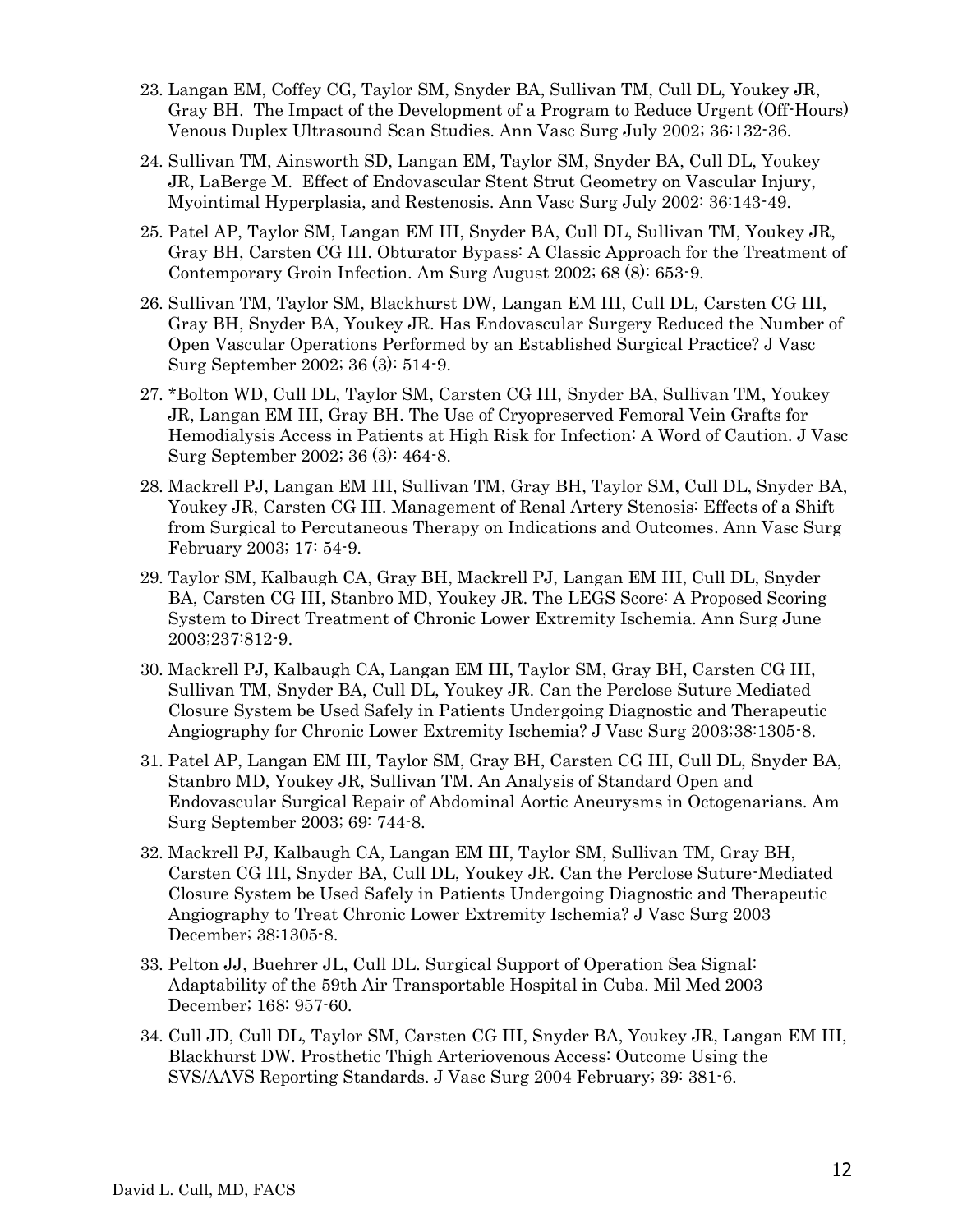- 35. Patel AP, Langan EM III, Taylor SM, Snyder BA, Cull DL, Carsten CG III, Youkey JR, Gray BH, Sullivan TM. Has the Emergence of Endovascular Treatment for Aneurysmal and Occlusive Aortic Disease Increased the Complexity and Difficulty of Open Aortic Operations? Ann Vasc Surg 2004 April; 18: 212-7.
- 36. Kalbaugh CA, Taylor SM, Blackhurst DW, Gray BH, Langan EM III, Dellinger MB, Carsten CG III, Snyder BA, Cull DL, Youkey JR. Chronic Limb Ischemia Treated According to the Lower Extremity Grading System (LEGS) Score: A Six-Month Report. J Vasc Surg 2004 June; 39: 1268-76.
- 37. Androes MP, Kalbaugh CA, Taylor SM, Blackhurst DW, McClary GE Jr, Gray BA, Langan EM III, Cull DL, Carsten CG III, Snyder BA, Jackson MR, Caldwell RA, Hanover TM, York JW, Stanbro MD, Youkey JR. Does a Standardization Tool to Direct Invasive Therapy of Symptomatic Lower Extremity Peripheral Arterial Disease Improve Outcomes? J Vasc Surgery 2004 November;40:907-15.
- 38. Carsten CG III, Taylor SM, Cull DL, Langan EM III, Snyder BA, Jackson MR, Youkey JR, Caldwell RA. The Surgically Created Arteriovenous Fistula: A Forgotten Alternative to Venous Access. Ann Vasc Surgery 2004 November;18:635-9.
- 39. Sullivan TM, Patel AP, Langan EN III, Gray BH, Mackrell PJ, Taylor SM, Carsten CG, Cull DL, Snyder BA, Miskulin J, Youkey JR. Can Carotid Angiography be Performed by Vascular Surgeons? A Critical Evaluation of Indications, Technique and Results. Ann Vasc Surgery 2004 November;18:710-3.
- 40. Taylor SM, Kalbaugh CA, Blackhurst DW, Langan EM III, Cull DL, Snyder BA, Carsten CG III, Jackson MR, York JW, Youkey JR. Postoperative Outcomes According to Preoperative Functional Status After Infrainguinal Revascularization for Critical Limb Ischemia in Patients 80 and Older. Am Surg 2005 August;71: 633-9.
- 41. Taylor SM, Kalbaugh CA, Blackhurst DW, Hamontree SE, Cull DL, Messich HS, Robertson RT, Langan EM III, York JW, Carsten CG III, Snyder BA, Jackson MR, Youkey JR. Preoperative Clinical Factors Predict Postoperative Functional Outcomes After Major Lower Limb Amputation: An Analysis of 553 Consecutive Patients. J Vasc Surg 2005 August;42:227-35.
- 42. Kalbaugh CA, Taylor SM, Kalbaugh BA, Halliday M, Daniel G, Cass AL, Blackhurst DW, Cull DL, Langan EM III, Carsten CG III, York JW, Snyder BA, Youkey JR. Does Obesity Predict Functional Outcome in the Dysvascular Amputee? Am Surg 2006 August;72:707-13.
- 43. \*Scott JD, Cull DL, Kalbaugh CA, Carsten CG III, Blackhurst DW, Taylor SM, Snyder BA, York JW, Langan EM III. The Mid-Thigh Loop Arteriovenous Graft: Patient Selection, Technique, and Results. Am Surg 2006 September;72:825-8.
- 44. \*Palmer RM, Cull DL, Kalbaugh CA, Carsten CG III, Taylor SM, Snyder BA, York JW, Langan EM III, Blackhurst DW. Is Surgical Thrombectomy to Salvage Failed Autogenous Arteriovenous Fistulae Worthwhile? Am Surg 2006 December;72(12):1231-3.
- 45. Taylor SM, Cull DL, Kalbaugh CA, Cass AL, Harmon SA, Langan EM III, Youkey JR. A Critical Analysis of Clinical Success After Surgical Bypass for Lower Extremity Ischemic Tissue Loss Using a Standardized Definition Combining Multiple Parameters: A New Paradigm of Outcome Assessment. J Am Coll Surg 2007 May;204:831-8.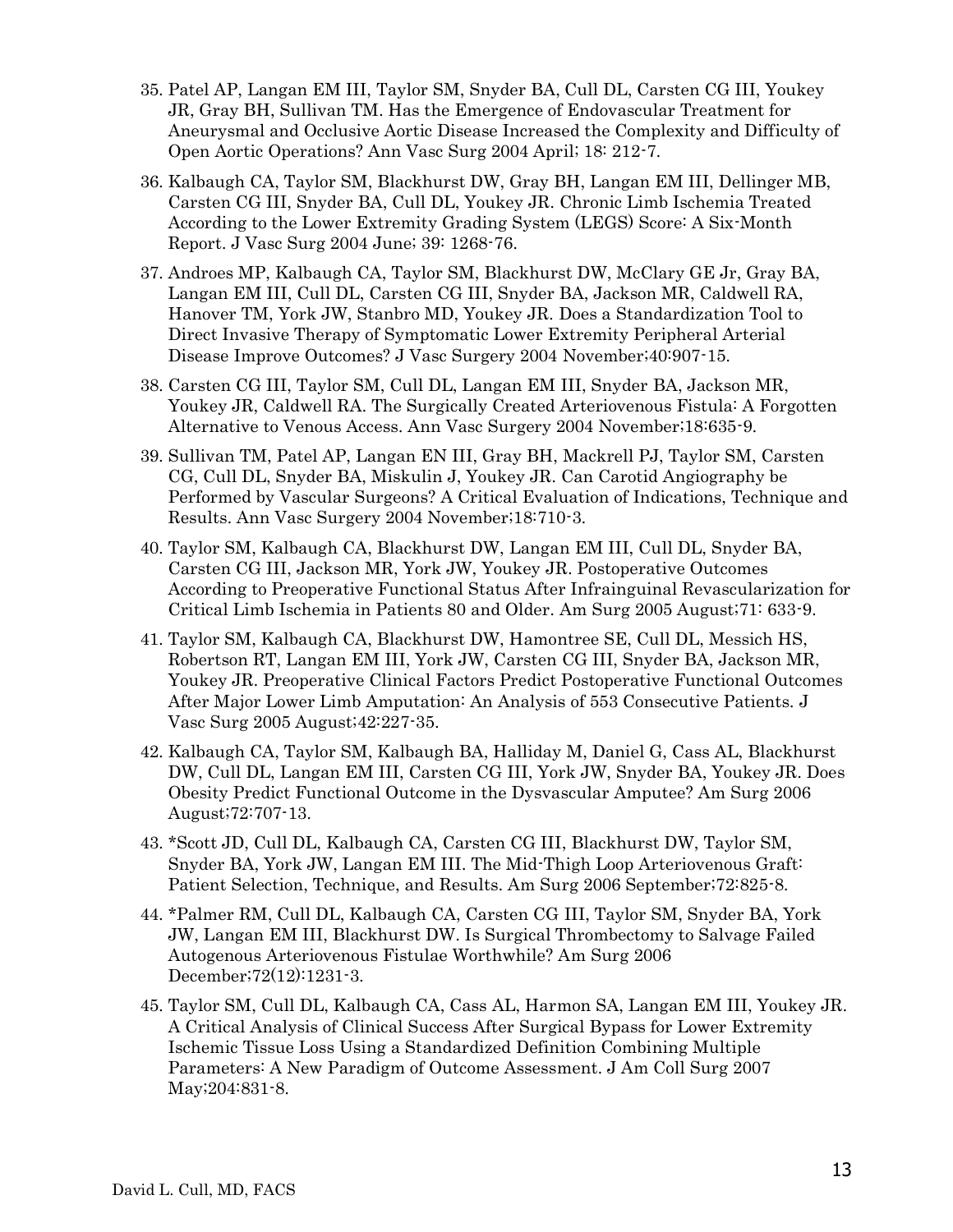- 46. McFadden CL, Cobb WS, Lokey JS, Cull DL, Smith DE, Taylor SM. The impact of a formal minimally invasive service on the resident's ability to achieve new ACGME guidelines for laparoscopy. J Surg Educ 2007;64:420-3.
- 47. \*Jones WM, Cull DL, Kalbaugh CA, Cass AL, Taylor SM. Surgical Revascularization in Patients with End-Stage Renal Disease: A New Paradigm in Outcomes Assessment. Am Surg 2007 June;73(6):598-605.
- 48. Joels CS, York JW, Kalbaugh CA, Cull DL, Langan EM III, Taylor SM. Surgical Implications of Early Failed Endovascular Intervention of the Superficial Femoral Artery. J Vasc Surg 2008;47(3):562-5.
- 49. \*Bronder CM, Cull DL, Kuper SG, Carsten CG III, Kalbaugh CA, Cass AL, Watkins T, Taylor SM. Fistula Elevation Procedure: Experience with 295 Cases During a 7- Year Period. J Am Coll Surg 2008;206(5):1076-1082.
- 50. Carsten CG III, Kalbaugh CA, Langan EM III, Cass AL, Cull DL, Snyder BA, York JW, Taylor SM. Contemporary Outcomes of Iliofemoral Bypass Grafting for Unilateral Aortoiliac Occlusive Disease: A 10 Year Experience. Am Surg June 2008;74:555.60.
- 51. \*Kendall TW Jr., Cull DL, Carsten CG III, Kalbaugh CA, Cass AL, Taylor AM. The Role of the Prosthetic Axillo-axillary Loop Access as a Tertiary Arteriovenous Access Procedure. J Vasc Surg 2008 Aug;48(2):389-93.
- 52. Taylor SM, Kalbaugh CA, Cass AL, Bussell NM, CA Daly, Cull DL, Youkey JR. "Successful Outcome" after Below Knee Amputation: An Objective Definition and Influence of Clinical Variables. Am Surg July 2008;74:607-13.
- 53. Cull DL, Carsten CG III, Kalbaugh CA, York JW, Campbell TR, Cass AL, Taylor SM. Reverse J A-V Grafts for Hemodialysis Access: Rationale, Technique and Outcomes. Am Surg 2008 July;74:620-5.
- 54. \*Morse BC, Cull DL, Kalbaugh CA, Cass AL, Carsten CG III, Taylor SM. Through-Knee Amputation in Patients with Peripheral Arterial Disease: A Review of 50 Cases. J Vasc Surg 2008 Sept;48(3):638-43.
- 55. Joels CS, Langan EM III, Cull DL, Kalbaugh CA, Taylor SM. The Effects of Increased Vascular Surgical Specialization on General Surgery Trainees, Practicing Surgeons, and the Provision of Vascular Surgical Care. J Am Coll Surg 2009;208(5):692-9.
- 56. Taylor SM, Cull DL, Kalbaugh CA, Senter HF, Langan EM III, Carsten CG III, York JW, Snyder BA, Gray BH, Androes MP, Blackhurst DW. Comparison of Interventional Outcomes According to Preoperative Indication: A Single Center Analysis of 2240 Limb Revascularizations. J Am Coll Surg 2009;208(5):770-80.
- 57. Joels CS, Langan EM III, Daley CA, Kalbaugh CA, Cass AL, Cull DL, Taylor SM. Changing Indications and Outcomes for Open Abdominal Aortic Aneurysm Repair Since the Advent of Endovascular Repair. Am Surg 2009 Aug;75(8):665-70.
- 58. Taylor SM, York JW, Cull DL, Kalbaugh CA, Cass AL, Langan EM III. Clinical Success Using Patient-Oriented Outcome Measures after Lower Extremity Bypass and Endovascular Intervention for Ischemic Tissue Loss. J Vasc Surg 2009 Sept;50(3):534-41. E-pub 2009 July 8.
- 59. Schneider C, Cobb WS IV, Patel S, Cull DL, Cass A, Roettger RH. Elective Surgery in Patients with End Stage Renal Disease: What's the Risk? Am Surg 2009 Sept;75(9):790-93.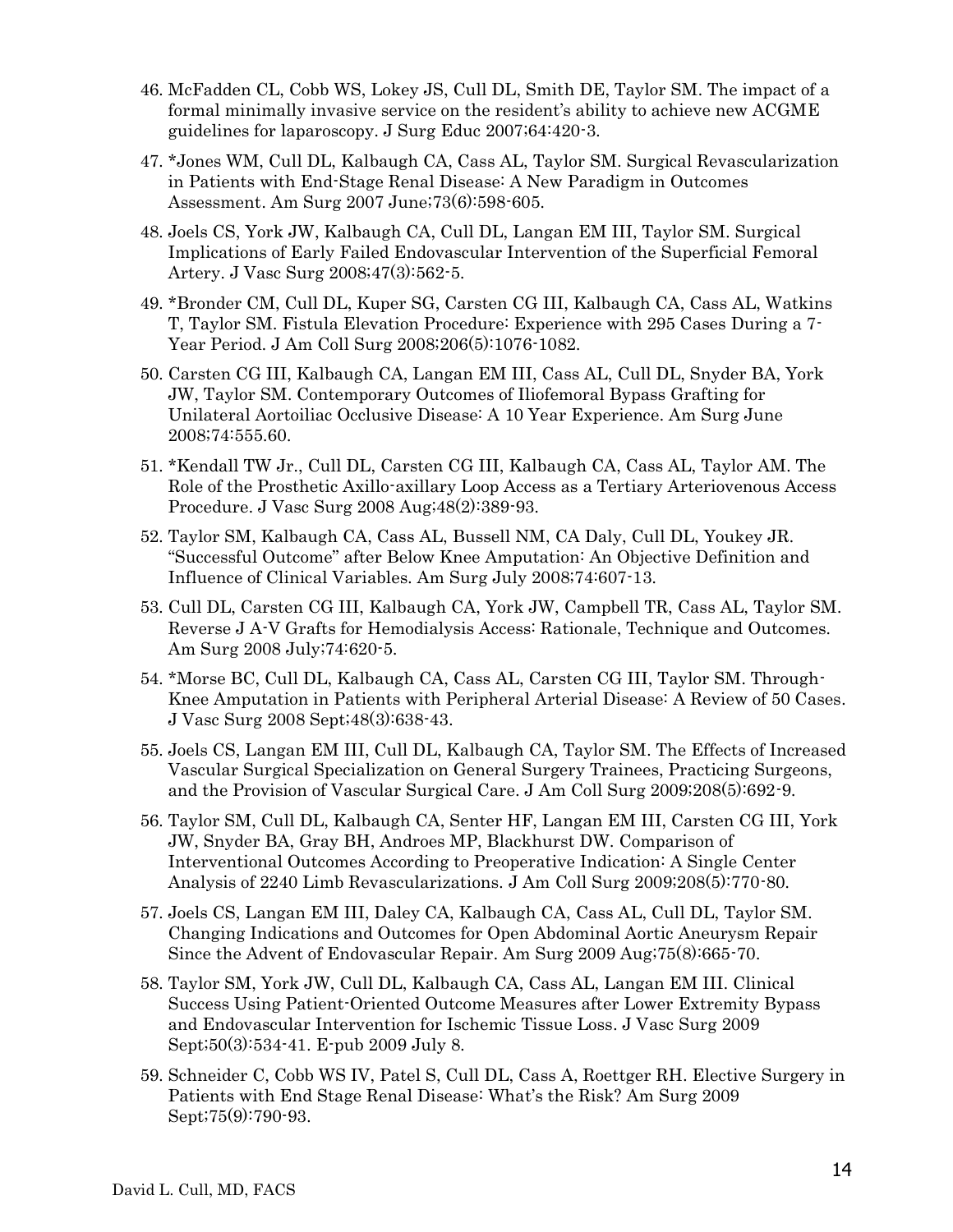- 60. Hartley MC, Langan EM III, Cull DL, Taylor SM, Carsten CG III, Blackhurst DW. Evaluation of the Diameter of the Proximal Descending Thoracic Aorta with Age: Implications for Thoracic Aortic Stent Grafting. Ann Vasc Surg 2009 Sep-Oct;23(5):639-44. Epub 2009 Jul 17.
- 61. \*Webb KM, Cull DL, Carsten CG III, Johnson BL, Taylor SM. Outcome of the Use of Stent Grafts to Salvage Failed Arteriovenous Accesses. Ann Vasc Surg 2010 Jan; 24(1):34-8. Epub 2009 Sep 16.
- 62. Gray BH, Grant AA, Kalbaugh CA, Blackhurst DW, Langan EM III, Taylor SM, Cull DL. The Impact of Isolated Tibial Disease on Outcomes in the Critical Limb Ischemic Population 2010 Apr;24(3):349-59. Epub 2010 Jan 4.
- 63. Cull DL, Langan EM III, Gray BH, Johnson BL, Taylor SM. Open versus Endovascular Intervention for Critical Limb Ischemia? A Population-Based Study. J Am Col Surg 2010 May;210(5):555-63.
- 64. Taylor SM, Johnson BL, Samies NL, Rawlinson RD, Williamson LE, Davis SA, Kotrady JA, York JW, Langan EM 3rd, Cull DL. Contemporary management of diabetic neuropathic foot ulceration: a study of 917 consecutively treated limbs. J Am Coll Surg 2011;21:532-45.
- 65. Cull DL, Cole T, Miller B, Johnson B, Rawlinson R, Walker E, Taylor SM. The value of a carotid duplex surveillance program for stroke prevention. Ann Vasc Surg 2011;25:887-94.
- 66. Huber TS, Cull DL. Contemporary Issues in Hemodialysis Access. Introduction. Semin Vasc Surg 2011;24:61-2.
- 67. Cull DL. Role of prosthetic hemodialysis access following introduction of the Dialysis Outcome Quality and Fistula First Breakthrough Initiatives. Semin Vasc Surg 2011;24:89-95.
- 68. Cull DL, Washer JD, Carsten CG, Keahey G, Johnson B. Description and outcomes of a simple surgical technique to treat thrombosed autogenous accesses. J Vasc Surg 2012;56:861-5.
- 69. Stone WM, Cull DL, Money SR. A randomized prospective multicenter trial of a novel vascular sealant. Ann Vasc Surg 2012;26:1077-84.
- 70. \*Iglesias RC, Cull DL, Carsten III CG, Jones YR, Keahey GP, Johnson BL. The management of malfunctioning prosthetic arteriovenous accesses by interventional nephrologists and surgeons: a retrospective comparison of long-term outcomes. J Vasc Access 2012;15:
- 71. York JW, Johnson BL, Cicchillo M, Taylor SM, Cull DL, Kalbaugh C. Aortobiiliac bypass to the distal external iliac artery versus aortobifemoral bypass: a match cohort study. Am Surg 2013;79:61-6.
- 72. Johnson BL, Blackhurst DW, Latham BB, Cull DL, Bour ES, Oliver TL, Williams B, Taylor SM, Scott JD. Bariatric surgery is associated with a reduction in major macrovascular and microvascular complications in moderately to severely obese patients with type 2 diabetes mellitus. J Am Coll Surg 2013;216:679-85.
- 73. \*Disbrow DE, Cull DL, Carsten CG III, Yang SK, Johnson BL, Keahey GP. Comparison of arteriovenous fistula and arteriovenous grafts in patients with favorable vascular anatomy and equivalent access to healthcare: is a reappraisal of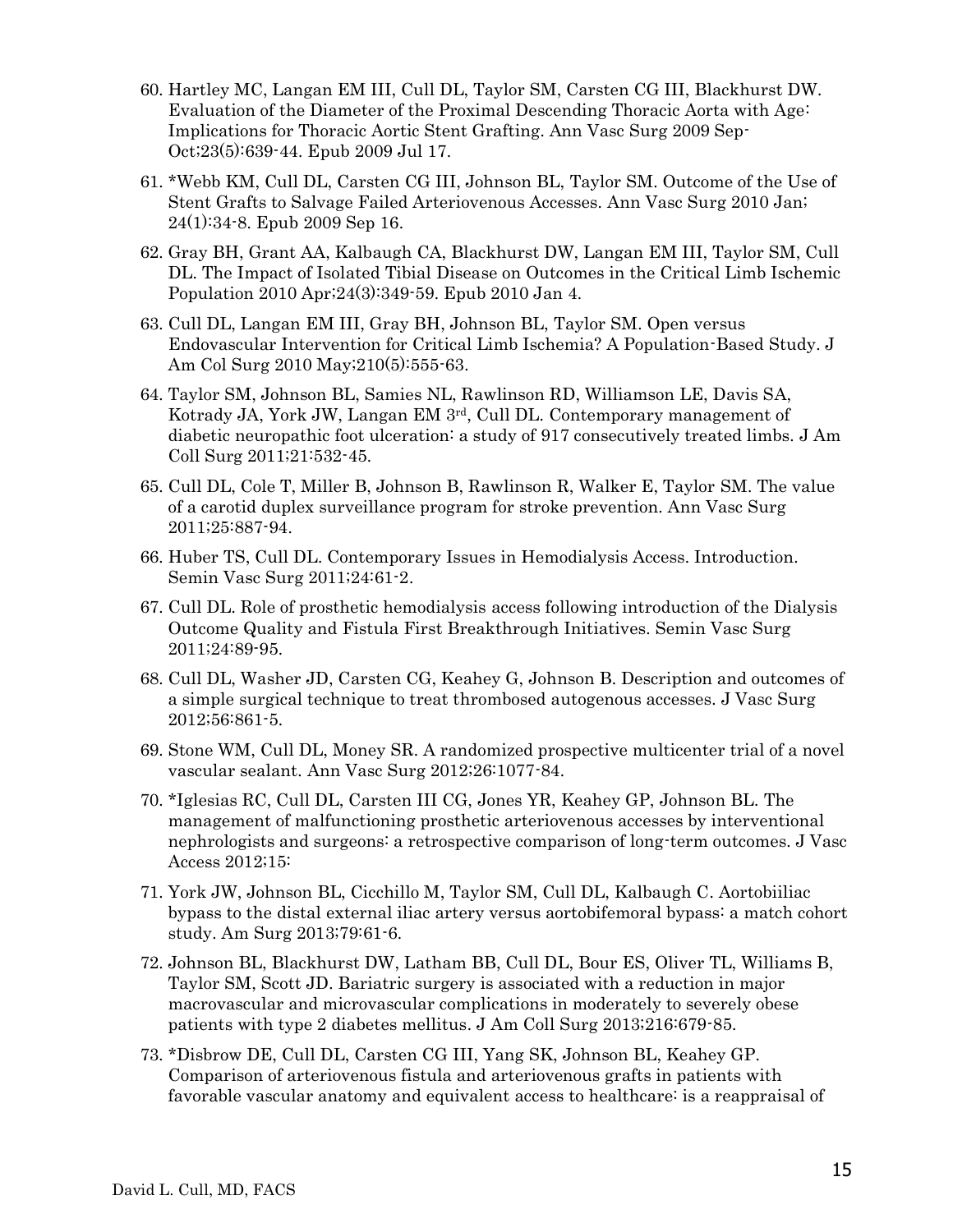the Fistula First Breakthrough Initiative Indicated? J Am Coll Surg 2013;216:679-85. Discussion 685-6.

- 74. Cull DL, Langan EM, Taylor SM, Carsten CG, Tong A, Johnson B. The influence of a vascular surgery hospitalist program on physician and patient satisfaction, resident education, and resource utilization. J Vasc Surg 2013;58:1128-8.
- 75. Bordoli SJ, Carsten CG III, Cull DL, Johnson BL, Taylor SM. Radiation safety education in vascular surgery training: an unmet requirement. J Vasc Surg 2014;59:860-4.
- 76. Fercana G, Bowser D, Portilla MM, Langan EM, Carsten CG, Cull DL, Sierad LN, Simionescu DT. Platform technologies for decellularization, tunic-specific cell seeding and in vitro conditioning of extended length, small diameter vascular grafts. Tissue Eng Part C Methods 2014;PMID 24782333.
- 77. Cull DL, Manos G, Hartley MC, Taylor SM, Langan EM, Eidt JF, Johnson BL. An early validation of the Society for Vascular Surgery Lower Extremity Threatened Limb Classification System. J Vasc Surg In Press.

\*Resident/Fellow mentored by DL Cull

### BOOK CHAPTERS:

- 1. Vascular Trauma in Medical Readiness Training: Health Care Providers Handbook. Cull DL, Fujitani RM. 1993.
- 2. Gregory RT, Gandhi RH, Cull DL, et al: The ischemic window: An objective method for quantifying benefits of exercise therapy. Diagnostic and therapeutic implications. In Veith F (editor), Current Critical Problems in Vascular Surgery, Vol 5. St. Louis: Quality Medical Publishing, Inc.; 1993.
- 3. Fujitani RM, Cull DL, Dawson DL: Vascular grafts in head and neck reconstructive surgery. In: Constantino PD, Friedman CD (eds), Otolaryngology Clinics of North America, "Tissue Augmentation and Replacement in the Head and Neck", Vol. 1 "Soft Tissues and Cartilage". Philadelphia: W.B. Saunders Co., Harcourt Brace Jovanovich, Inc., 1994.
- 4. \*Mackrell P, Cull D, Carsten C. Hemodialysis Access: Placement and Management of Complications. In: Hallett J, Mills J, Earnshaw J, Reekers J, (eds). Comprehensive Vascular and Endovascular Surgery. Edinburgh: Mosby; 2004:361-390.
- 5. \*Androes MP, Cull DL, Carsten CG III. The Challenges of Hemodialysis Access. In: Zelenock G, Huber T, Messina L, Lumsden A, Moneta G, (eds). Mastery of Vascular and Endovascular Surgery. Philadelphia: Lippincott Williams & Wilkins; 2005.
- 6. \*Quinn BM, Cull DL, Carsten CG III. Hemodialysis Access: Placement and Management of Complications. In: Mills J, et al (ed), Comprehensive Vascular and Endovascular Surgery, 2nd Edition. Philadelphia: Elsevier, 2009.
- 7. \*Quinn BM, Cull DL. Complex Hemodialysis Access. In: Cronenwett J, Johnston W, (eds). Rutherford's Vascular Surgery, 7th Edition. Philadelphia: Elsevier, 2010.
- 8. Taylor SM, Cull DL. Axilloaxillary Arteriovenous Access For Hemodialysis. In: Eskandari M, Morasch M, Pearce W, Yao J (eds), Vascular Surgery: Therapeutic Strategies, 1st Edition. Shelton: Peoples Medical Publishing, 2010.